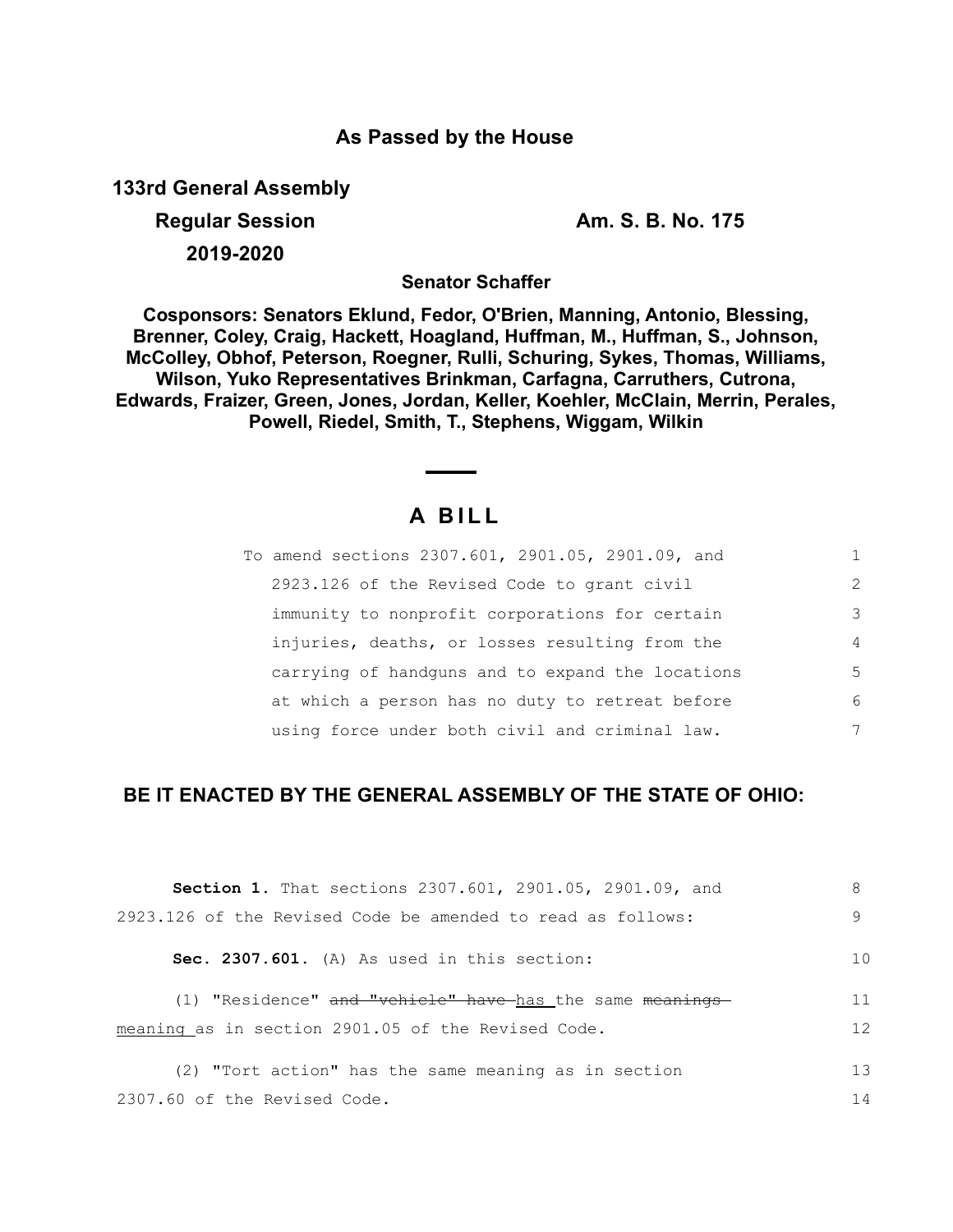#### **Am. S. B. No. 175** Page 2 **As Passed by the House**

(B) For purposes of determining the potential liability of a person in a tort action related to the person's use of force alleged to be in self-defense, defense of another, or defense of the person's residence, if the person lawfully is in thatperson's residence, the person has no duty to retreat before using force in self-defense, defense of another, or defense of that person's residence, and, if the person lawfully is anoccupant of that person's vehicle or lawfully is an occupant in a vehicle owned by an immediate family member of the person, the person has no duty to retreat before using force in self-defense or defense of another if that person is in a place in which the person lawfully has a right to be. 15 16 17 18 19 20 21 22 23 24 25 26

(C) A trier of fact shall not consider the possibility of retreat as a factor in determining whether or not a person who used force in self-defense, defense of another, or defense of that person's residence reasonably believed that the force was necessary to prevent injury, loss, or risk to life or safety.

**Sec. 2901.05.** (A) Every person accused of an offense is presumed innocent until proven guilty beyond a reasonable doubt, and the burden of proof for all elements of the offense is upon the prosecution. The burden of going forward with the evidence of an affirmative defense, and the burden of proof, by a preponderance of the evidence, for an affirmative defense other than self-defense, defense of another, or defense of the accused's residence presented as described in division (B)(1) of this section, is upon the accused. 32 33 34 35 36 37 38 39 40

(B)(1) A person is allowed to act in self-defense, defense of another, or defense of that person's residence. If, at the trial of a person who is accused of an offense that involved the person's use of force against another, there is evidence 41 42 43 44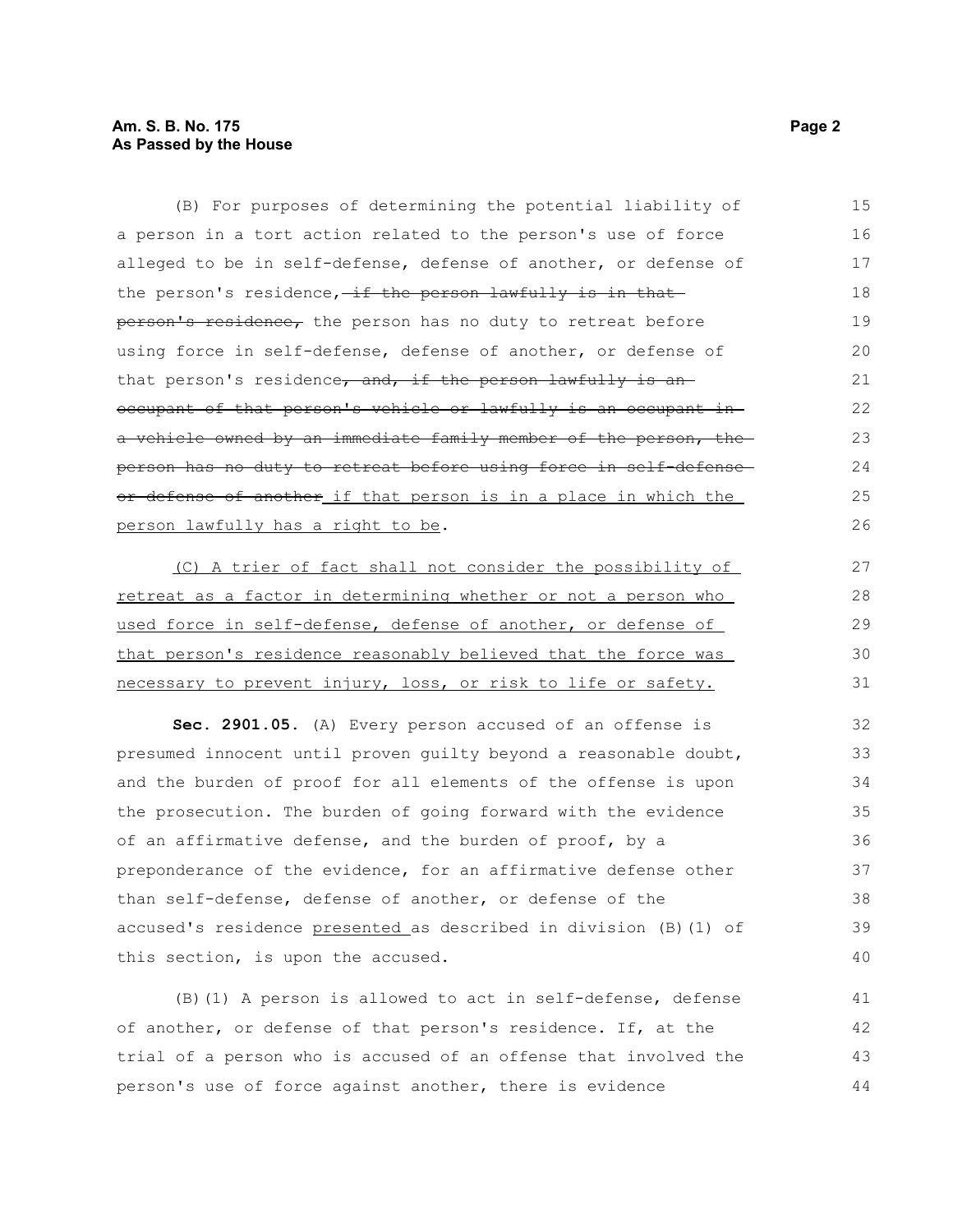#### **Am. S. B. No. 175** Page 3 **As Passed by the House**

presented that tends to support that the accused person used the force in self-defense, defense of another, or defense of that person's residence, the prosecution must prove beyond a reasonable doubt that the accused person did not use the force in self-defense, defense of another, or defense of that person's residence, as the case may be. 45 46 47 48 49 50

(2) Subject to division (B)(3) of this section, a person is presumed to have acted in self-defense or defense of another when using defensive force that is intended or likely to cause death or great bodily harm to another if the person against whom the defensive force is used is in the process of unlawfully and without privilege to do so entering, or has unlawfully and without privilege to do so entered, the residence or vehicle occupied by the person using the defensive force. 51 52 53 54 55 56 57 58

(3) The presumption set forth in division (B)(2) of this section does not apply if either of the following is true:

(a) The person against whom the defensive force is used has a right to be in, or is a lawful resident of, the residence or vehicle.

(b) The person who uses the defensive force uses it while in a residence or vehicle and the person is unlawfully, and without privilege to be, in that residence or vehicle.

(4) The presumption set forth in division (B)(2) of this section is a rebuttable presumption and may be rebutted by a preponderance of the evidence, provided that the prosecution's burden of proof remains proof beyond a reasonable doubt as described in divisions (A) and (B)(1) of this section. 67 68 69 70 71

(C) As part of its charge to the jury in a criminal case, the court shall read the definitions of "reasonable doubt" and 72 73

59 60

61 62 63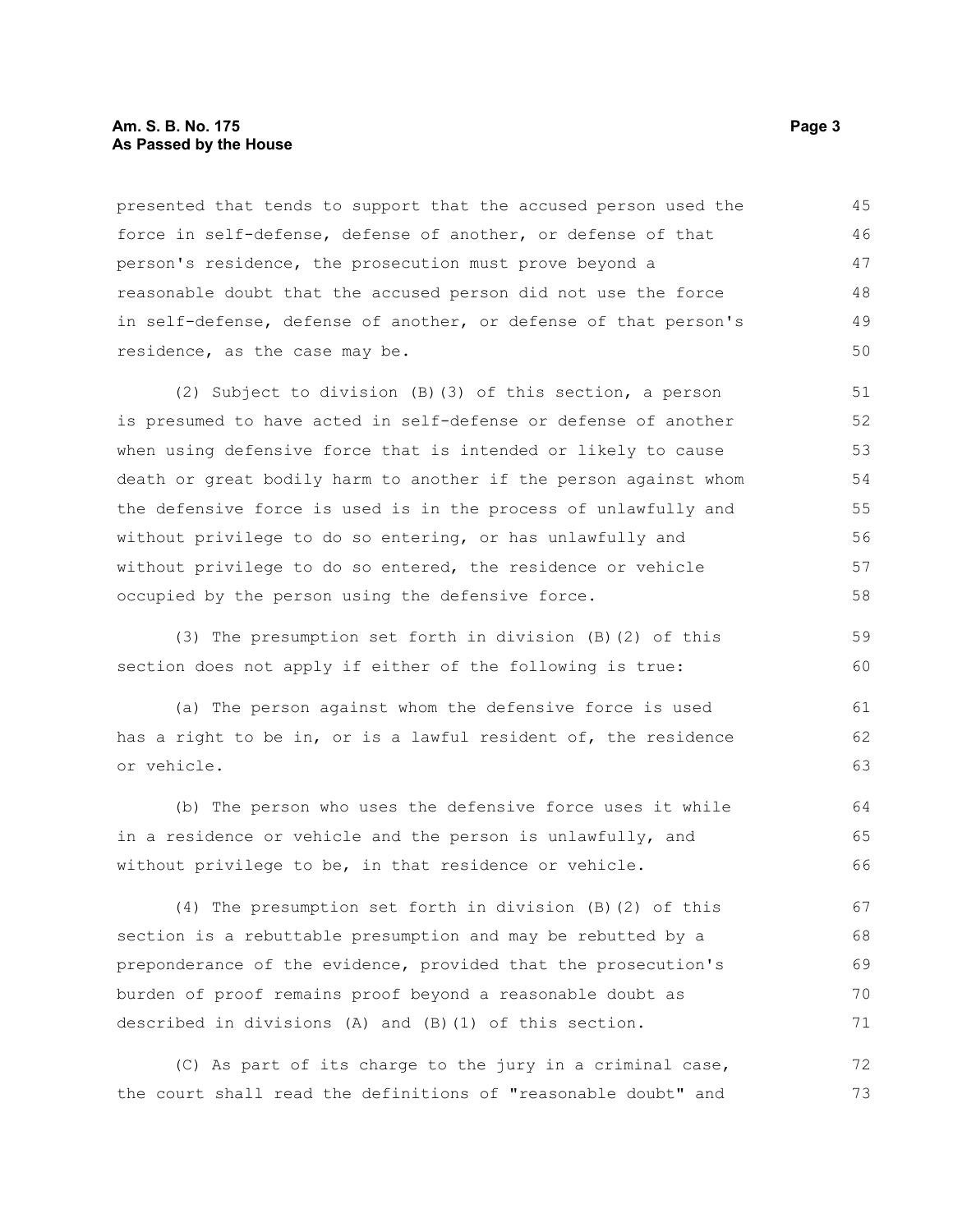"proof beyond a reasonable doubt," contained in division  $(D) - (E)$ of this section. (D) As used in this section: (1) An "affirmative defense" is either of the following: (a) A defense expressly designated as affirmative; (b) A defense involving an excuse or justification peculiarly within the knowledge of the accused, on which the accused can fairly be required to adduce supporting evidence. (2) "Dwelling" means a building or conveyance of any kind that has a roof over it and that is designed to be occupied by people lodging in the building or conveyance at night, regardless of whether the building or conveyance is temporary or permanent or is mobile or immobile. As used in this division, a building or conveyance includes, but is not limited to, an attached porch, and a building or conveyance with a roof over it includes, but is not limited to, a tent. (3) "Residence" means a dwelling in which a person resides either temporarily or permanently or is visiting as a guest. 74 75 76 77 78 79 80 81 82 83 84 85 86 87 88 89 90 91

(4) "Vehicle" means a conveyance of any kind, whether or not motorized, that is designed to transport people or property. 92 93

(E) "Reasonable doubt" is present when the jurors, after they have carefully considered and compared all the evidence, cannot say they are firmly convinced of the truth of the charge. It is a doubt based on reason and common sense. Reasonable doubt is not mere possible doubt, because everything relating to human affairs or depending on moral evidence is open to some possible or imaginary doubt. "Proof beyond a reasonable doubt" is proof of such character that an ordinary person would be willing to 94 95 96 97 98 99 100 101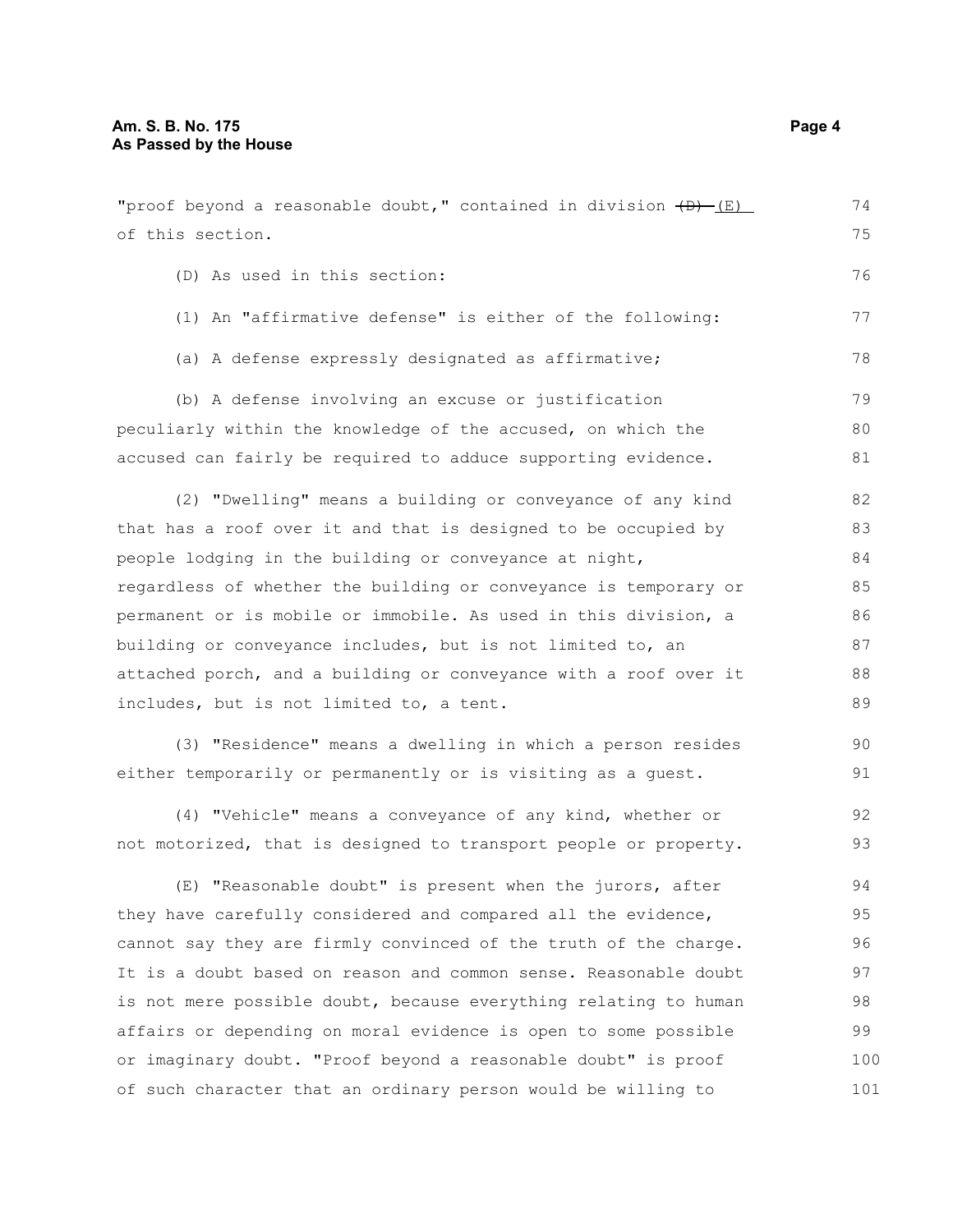rely and act upon it in the most important of the person's own affairs. 102 103

Sec. 2901.09. (A) As used in this section, "residence" and **"vehicle"** havehas the same meanings meaning as in section 2901.05 of the Revised Code. 104 105 106

(B) For purposes of any section of the Revised Code that sets forth a criminal offense, a person-who lawfully is in that person's residence has no duty to retreat before using force in self-defense, defense of another, or defense of that person's residence, and a person who lawfully is an occupant of that person's vehicle or who lawfully is an occupant in a vehicle owned by an immediate family member of the person has no duty to retreat before using force in self-defense or defense of another if that person is in a place in which the person lawfully has a right to be. 107 108 109 110 111 112 113 114 115 116

(C) A trier of fact shall not consider the possibility of retreat as a factor in determining whether or not a person who used force in self-defense, defense of another, or defense of that person's residence reasonably believed that the force was necessary to prevent injury, loss, or risk to life or safety.

**Sec. 2923.126.** (A) A concealed handgun license that is issued under section 2923.125 of the Revised Code shall expire five years after the date of issuance. A licensee who has been issued a license under that section shall be granted a grace period of thirty days after the licensee's license expires during which the licensee's license remains valid. Except as provided in divisions (B) and (C) of this section, a licensee who has been issued a concealed handgun license under section 2923.125 or 2923.1213 of the Revised Code may carry a concealed handgun anywhere in this state if the licensee also carries a 122 123 124 125 126 127 128 129 130 131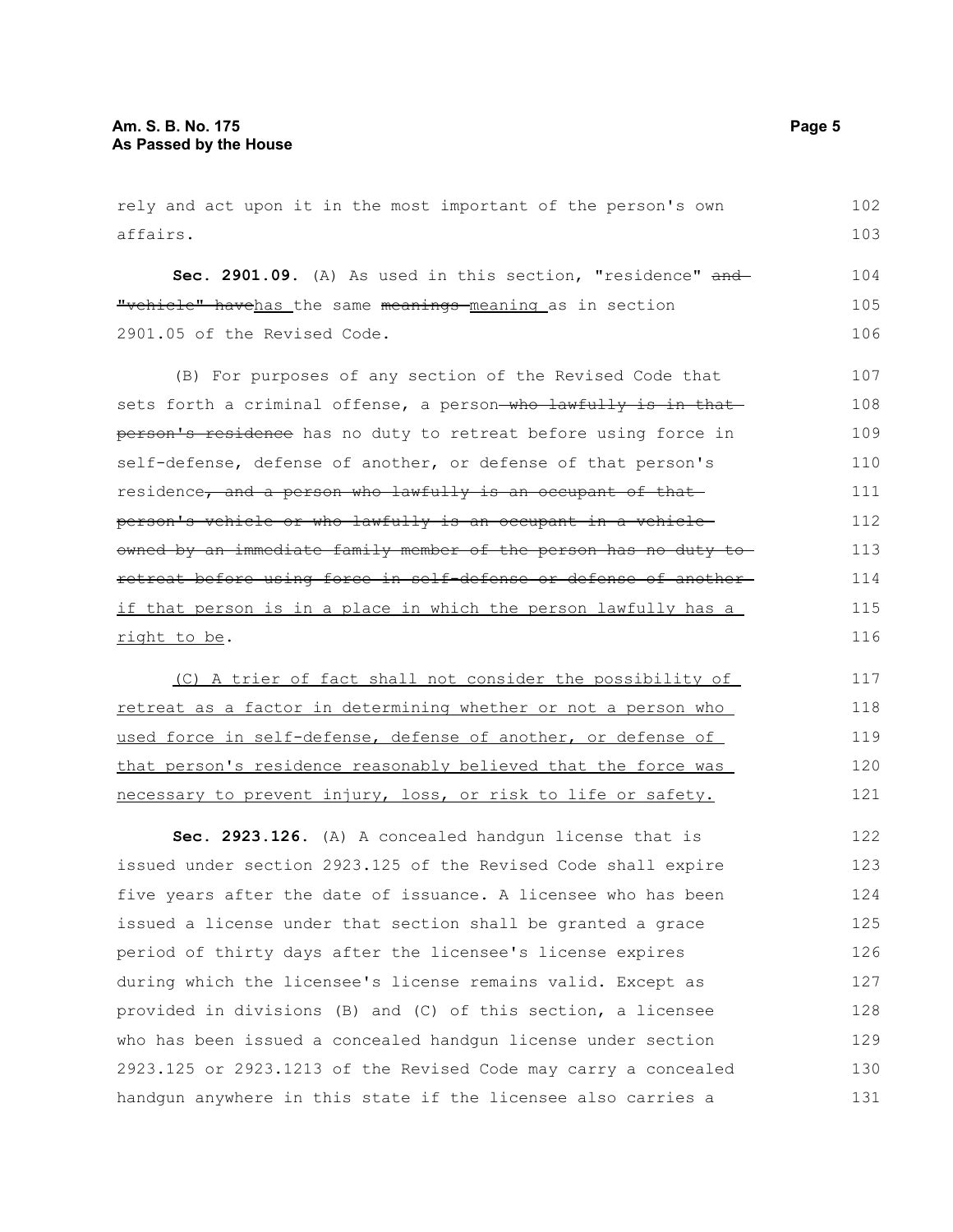#### **Am. S. B. No. 175** Page 6 **As Passed by the House**

valid license when the licensee is in actual possession of a concealed handgun. The licensee shall give notice of any change in the licensee's residence address to the sheriff who issued the license within forty-five days after that change. 132 133 134 135

If a licensee is the driver or an occupant of a motor vehicle that is stopped as the result of a traffic stop or a stop for another law enforcement purpose and if the licensee is transporting or has a loaded handgun in the motor vehicle at that time, the licensee shall promptly inform any law enforcement officer who approaches the vehicle while stopped that the licensee has been issued a concealed handgun license and that the licensee currently possesses or has a loaded handgun; the licensee shall not knowingly disregard or fail to comply with lawful orders of a law enforcement officer given while the motor vehicle is stopped, knowingly fail to remain in the motor vehicle while stopped, or knowingly fail to keep the licensee's hands in plain sight after any law enforcement officer begins approaching the licensee while stopped and before the officer leaves, unless directed otherwise by a law enforcement officer; and the licensee shall not knowingly have contact with the loaded handgun by touching it with the licensee's hands or fingers, in any manner in violation of division (E) of section 2923.16 of the Revised Code, after any law enforcement officer begins approaching the licensee while stopped and before the officer leaves. Additionally, if a licensee is the driver or an occupant of a commercial motor vehicle that is stopped by an employee of the motor carrier enforcement unit for the purposes defined in section 5503.34 of the Revised Code and the licensee is transporting or has a loaded handgun in the commercial motor vehicle at that time, the licensee shall promptly inform the employee of the unit who 136 137 138 139 140 141 142 143 144 145 146 147 148 149 150 151 152 153 154 155 156 157 158 159 160 161 162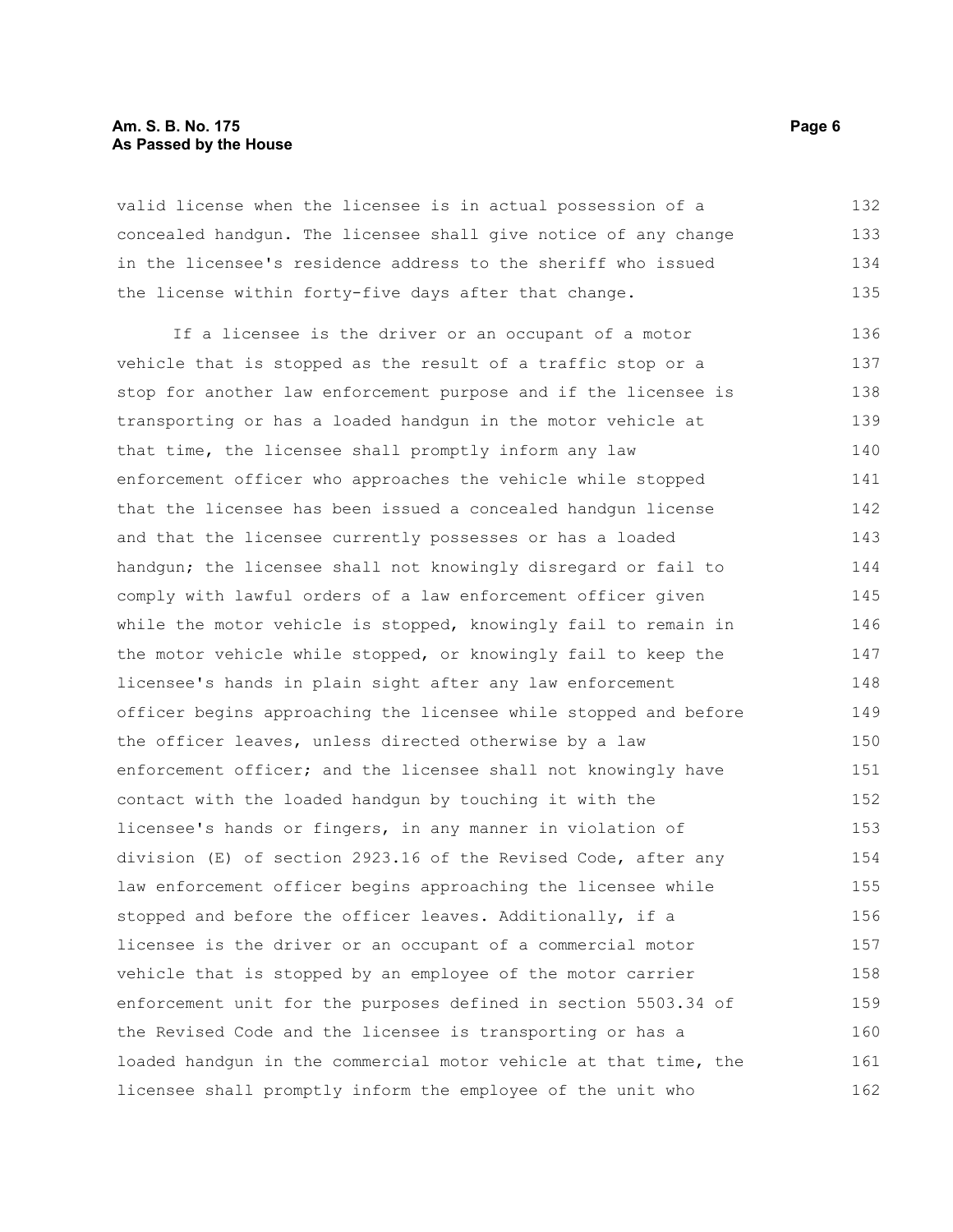approaches the vehicle while stopped that the licensee has been issued a concealed handgun license and that the licensee currently possesses or has a loaded handgun. 163 164 165

If a licensee is stopped for a law enforcement purpose and if the licensee is carrying a concealed handgun at the time the officer approaches, the licensee shall promptly inform any law enforcement officer who approaches the licensee while stopped that the licensee has been issued a concealed handgun license and that the licensee currently is carrying a concealed handgun; the licensee shall not knowingly disregard or fail to comply with lawful orders of a law enforcement officer given while the licensee is stopped, or knowingly fail to keep the licensee's hands in plain sight after any law enforcement officer begins approaching the licensee while stopped and before the officer leaves, unless directed otherwise by a law enforcement officer; and the licensee shall not knowingly remove, attempt to remove, grasp, or hold the loaded handgun or knowingly have contact with the loaded handgun by touching it with the licensee's hands or fingers, in any manner in violation of division (B) of section 2923.12 of the Revised Code, after any law enforcement officer begins approaching the licensee while stopped and before the officer leaves. 166 167 168 169 170 171 172 173 174 175 176 177 178 179 180 181 182 183 184

(B) A valid concealed handgun license does not authorize the licensee to carry a concealed handgun in any manner prohibited under division (B) of section 2923.12 of the Revised Code or in any manner prohibited under section 2923.16 of the Revised Code. A valid license does not authorize the licensee to carry a concealed handgun into any of the following places: 185 186 187 188 189 190

(1) A police station, sheriff's office, or state highway patrol station, premises controlled by the bureau of criminal 191 192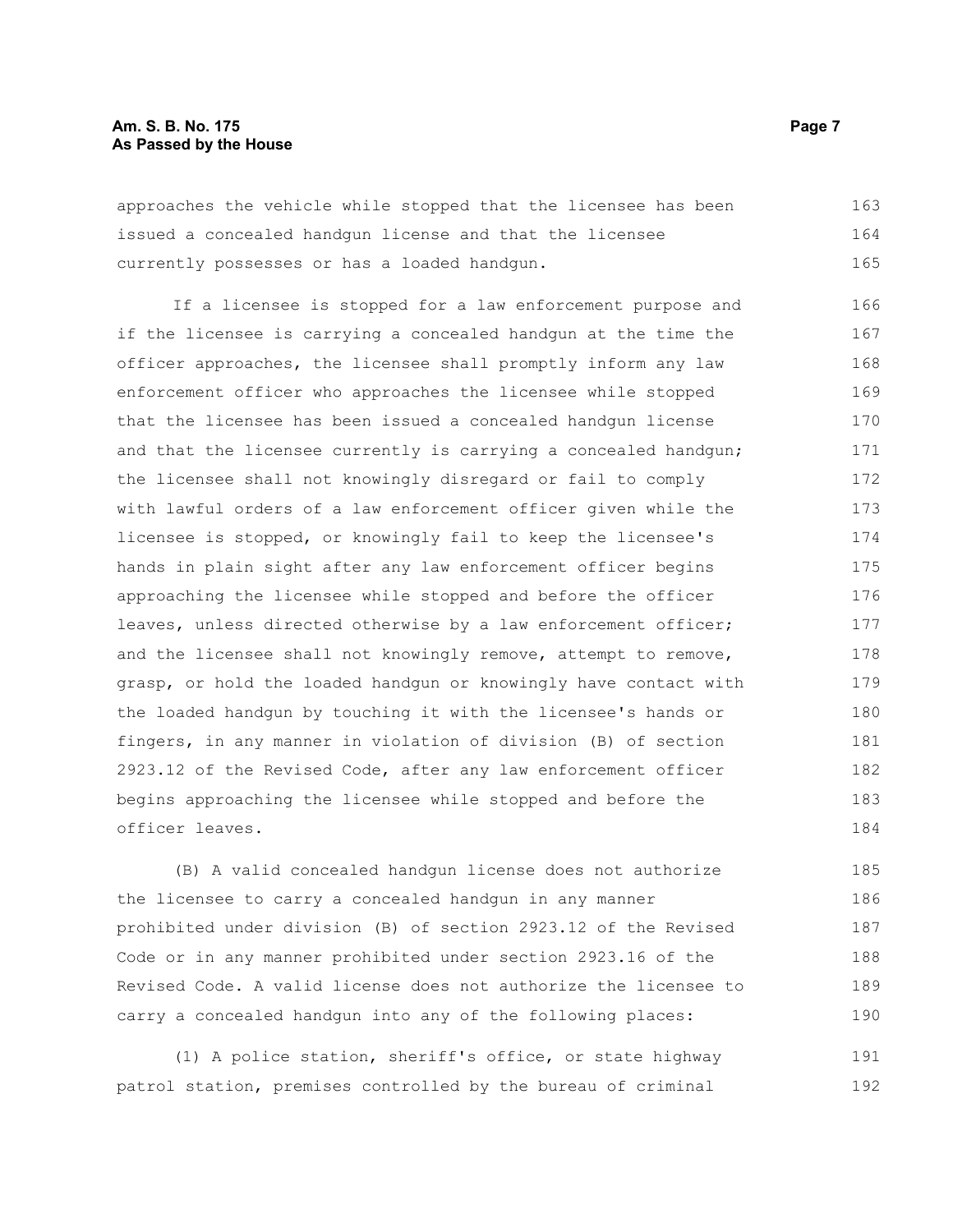#### **Am. S. B. No. 175** Page 8 **As Passed by the House**

identification and investigation; a state correctional institution, jail, workhouse, or other detention facility; any area of an airport passenger terminal that is beyond a passenger or property screening checkpoint or to which access is restricted through security measures by the airport authority or a public agency; or an institution that is maintained, operated, managed, and governed pursuant to division (A) of section 5119.14 of the Revised Code or division (A)(1) of section 5123.03 of the Revised Code; 193 194 195 196 197 198 199 200 201

(2) A school safety zone if the licensee's carrying the concealed handgun is in violation of section 2923.122 of the Revised Code;

(3) A courthouse or another building or structure in which a courtroom is located if the licensee's carrying the concealed handgun is in violation of section 2923.123 of the Revised Code;

(4) Any premises or open air arena for which a D permit has been issued under Chapter 4303. of the Revised Code if the licensee's carrying the concealed handgun is in violation of section 2923.121 of the Revised Code;

(5) Any premises owned or leased by any public or private college, university, or other institution of higher education, unless the handgun is in a locked motor vehicle or the licensee is in the immediate process of placing the handgun in a locked motor vehicle or unless the licensee is carrying the concealed handgun pursuant to a written policy, rule, or other authorization that is adopted by the institution's board of trustees or other governing body and that authorizes specific individuals or classes of individuals to carry a concealed handgun on the premises; 212 213 214 215 216 217 218 219 220 221

202 203 204

205 206 207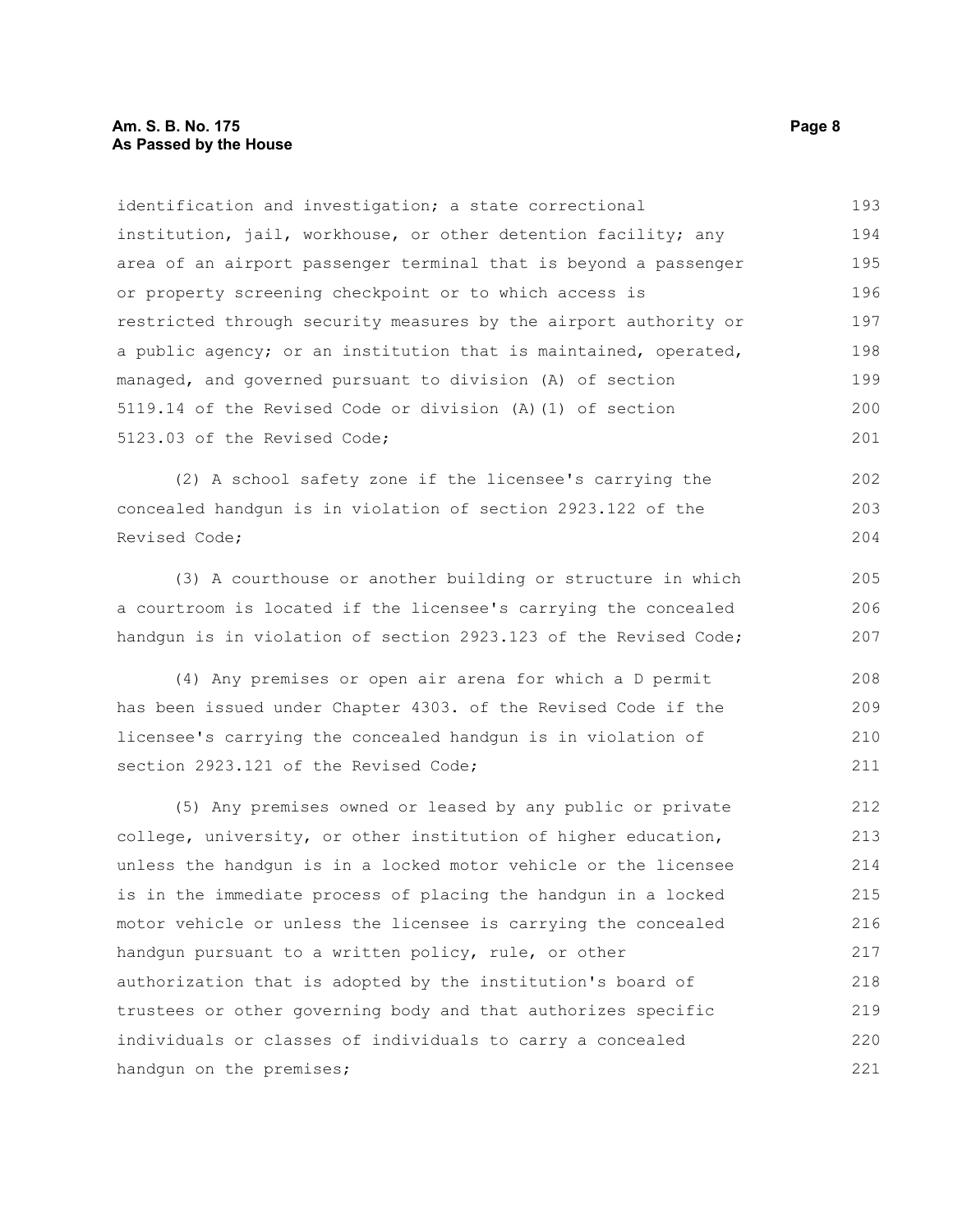#### **Am. S. B. No. 175** Page 9 **As Passed by the House**

(6) Any church, synagogue, mosque, or other place of worship, unless the church, synagogue, mosque, or other place of worship posts or permits otherwise; 222 223 224

(7) Any building that is a government facility of this state or a political subdivision of this state and that is not a building that is used primarily as a shelter, restroom, parking facility for motor vehicles, or rest facility and is not a courthouse or other building or structure in which a courtroom is located that is subject to division (B)(3) of this section, unless the governing body with authority over the building has enacted a statute, ordinance, or policy that permits a licensee to carry a concealed handgun into the building; 225 226 227 228 229 230 231 232 233

(8) A place in which federal law prohibits the carrying of handguns.

(C)(1) Nothing in this section shall negate or restrict a rule, policy, or practice of a private employer that is not a private college, university, or other institution of higher education concerning or prohibiting the presence of firearms on the private employer's premises or property, including motor vehicles owned by the private employer. Nothing in this section shall require a private employer of that nature to adopt a rule, policy, or practice concerning or prohibiting the presence of firearms on the private employer's premises or property, including motor vehicles owned by the private employer. 236 237 238 239 240 241 242 243 244 245

(2)(a) A private employer shall be immune from liability in a civil action for any injury, death, or loss to person or property that allegedly was caused by or related to a licensee bringing a handgun onto the premises or property of the private employer, including motor vehicles owned by the private employer, unless the private employer acted with malicious 246 247 248 249 250 251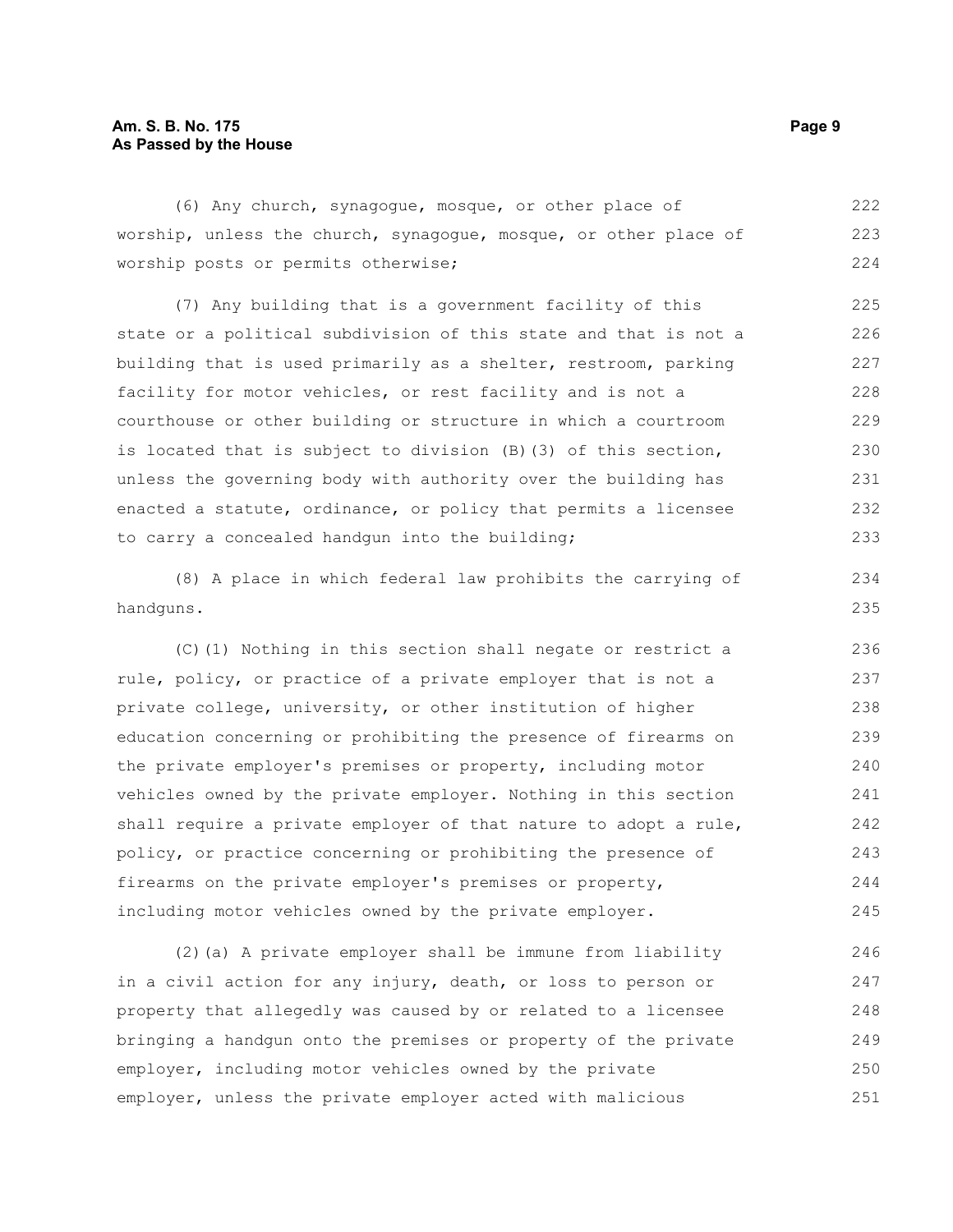#### **Am. S. B. No. 175 Page 10 As Passed by the House**

purpose. A private employer is immune from liability in a civil action for any injury, death, or loss to person or property that allegedly was caused by or related to the private employer's decision to permit a licensee to bring, or prohibit a licensee from bringing, a handgun onto the premises or property of the private employer. 252 253 254 255 256 257

(b) A political subdivision shall be immune from liability in a civil action, to the extent and in the manner provided in Chapter 2744. of the Revised Code, for any injury, death, or loss to person or property that allegedly was caused by or related to a licensee bringing a handgun onto any premises or property owned, leased, or otherwise under the control of the political subdivision. As used in this division, "political subdivision" has the same meaning as in section 2744.01 of the Revised Code. 258 259 260 261 262 263 264 265 266

(c) An institution of higher education shall be immune from liability in a civil action for any injury, death, or loss to person or property that allegedly was caused by or related to a licensee bringing a handgun onto the premises of the institution, including motor vehicles owned by the institution, unless the institution acted with malicious purpose. An institution of higher education is immune from liability in a civil action for any injury, death, or loss to person or property that allegedly was caused by or related to the institution's decision to permit a licensee or class of licensees to bring a handgun onto the premises of the institution. 267 268 269 270 271 272 273 274 275 276 277 278

(d) A nonprofit corporation shall be immune from liability in a civil action for any injury, death, or loss to person or property that allegedly was caused by or related to a licensee 279 280 281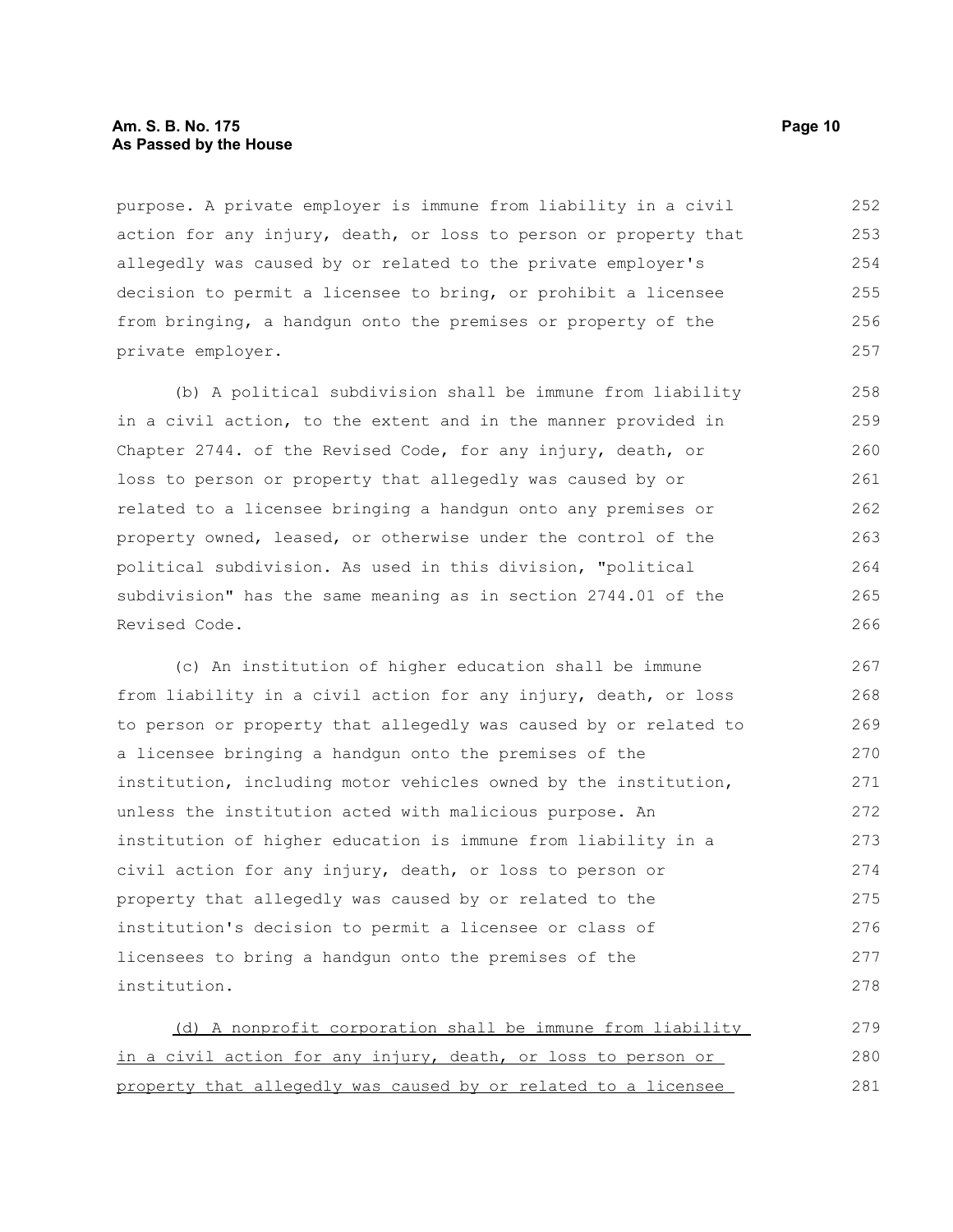bringing a handgun onto the premises of the nonprofit corporation, including any motor vehicle owned by the nonprofit corporation, or to any event organized by the nonprofit corporation, unless the nonprofit corporation acted with malicious purpose. A nonprofit corporation is immune from liability in a civil action for any injury, death, or loss to person or property that allegedly was caused by or related to the nonprofit corporation's decision to permit a licensee to bring a handgun onto the premises of the nonprofit corporation or to any event organized by the nonprofit corporation. 282 283 284 285 286 287 288 289 290 291

(3)(a) Except as provided in division (C)(3)(b) of this section and section 2923.1214 of the Revised Code, the owner or person in control of private land or premises, and a private person or entity leasing land or premises owned by the state, the United States, or a political subdivision of the state or the United States, may post a sign in a conspicuous location on that land or on those premises prohibiting persons from carrying firearms or concealed firearms on or onto that land or those premises. Except as otherwise provided in this division, a person who knowingly violates a posted prohibition of that nature is guilty of criminal trespass in violation of division (A)(4) of section 2911.21 of the Revised Code and is guilty of a misdemeanor of the fourth degree. If a person knowingly violates a posted prohibition of that nature and the posted land or premises primarily was a parking lot or other parking facility, the person is not guilty of criminal trespass under section 2911.21 of the Revised Code or under any other criminal law of this state or criminal law, ordinance, or resolution of a political subdivision of this state, and instead is subject only to a civil cause of action for trespass based on the violation. 292 293 294 295 296 297 298 299 300 301 302 303 304 305 306 307 308 309 310 311

If a person knowingly violates a posted prohibition of the 312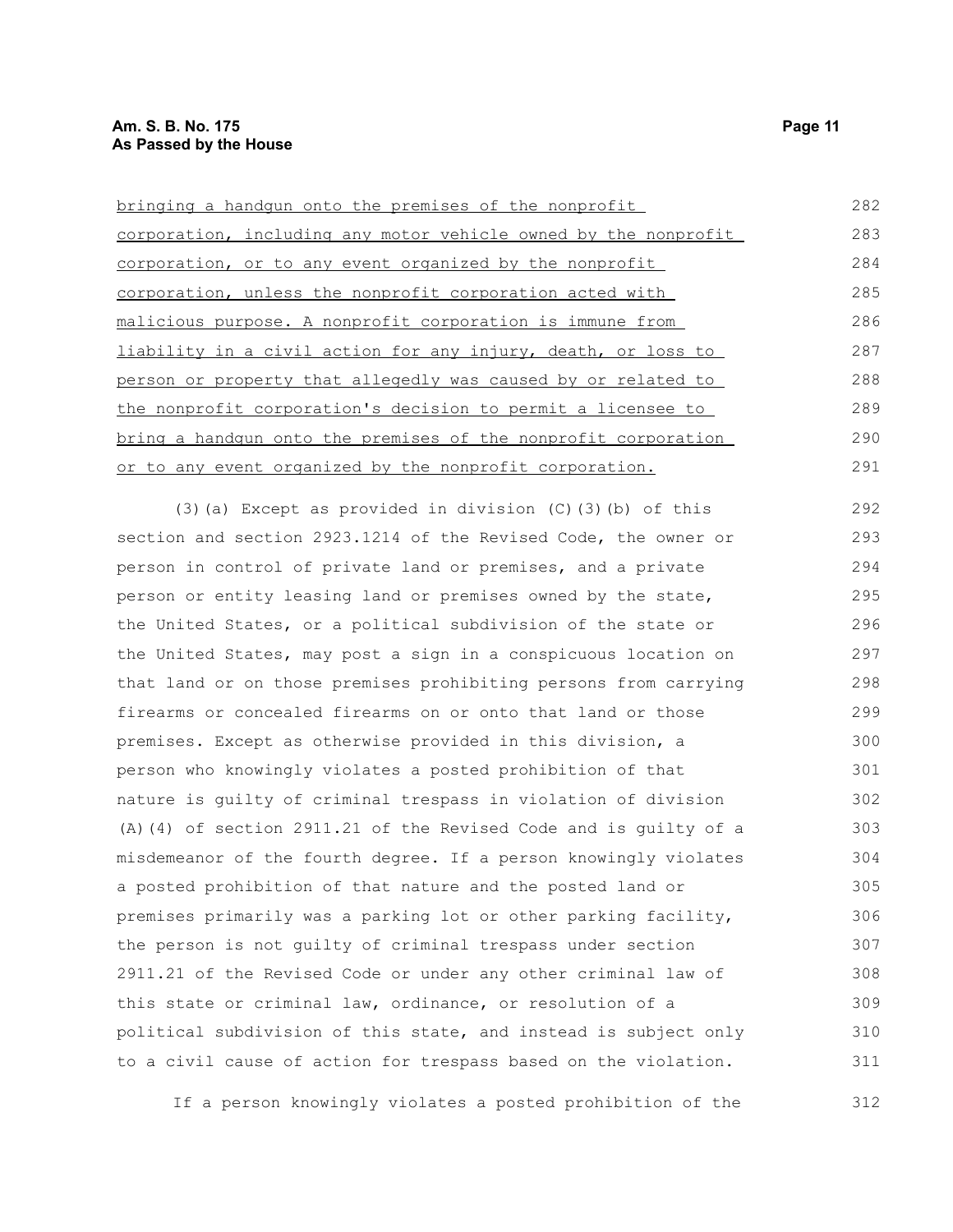#### **Am. S. B. No. 175 Page 12 As Passed by the House**

nature described in this division and the posted land or premises is a child day-care center, type A family day-care home, or type B family day-care home, unless the person is a licensee who resides in a type A family day-care home or type B family day-care home, the person is guilty of aggravated trespass in violation of section 2911.211 of the Revised Code. Except as otherwise provided in this division, the offender is guilty of a misdemeanor of the first degree. If the person previously has been convicted of a violation of this division or of any offense of violence, if the weapon involved is a firearm that is either loaded or for which the offender has ammunition ready at hand, or if the weapon involved is dangerous ordnance, the offender is guilty of a felony of the fourth degree. 313 314 315 316 317 318 319 320 321 322 323 324 325

(b) A landlord may not prohibit or restrict a tenant who is a licensee and who on or after September 9, 2008, enters into a rental agreement with the landlord for the use of residential premises, and the tenant's guest while the tenant is present, from lawfully carrying or possessing a handgun on those residential premises. 326 327 328 329 330 331

(c) As used in division (C)(3) of this section: 332

(i) "Residential premises" has the same meaning as in section 5321.01 of the Revised Code, except "residential premises" does not include a dwelling unit that is owned or operated by a college or university. 333 334 335 336

(ii) "Landlord," "tenant," and "rental agreement" have the same meanings as in section 5321.01 of the Revised Code. 337 338

(D) A person who holds a valid concealed handgun license issued by another state that is recognized by the attorney general pursuant to a reciprocity agreement entered into 339 340 341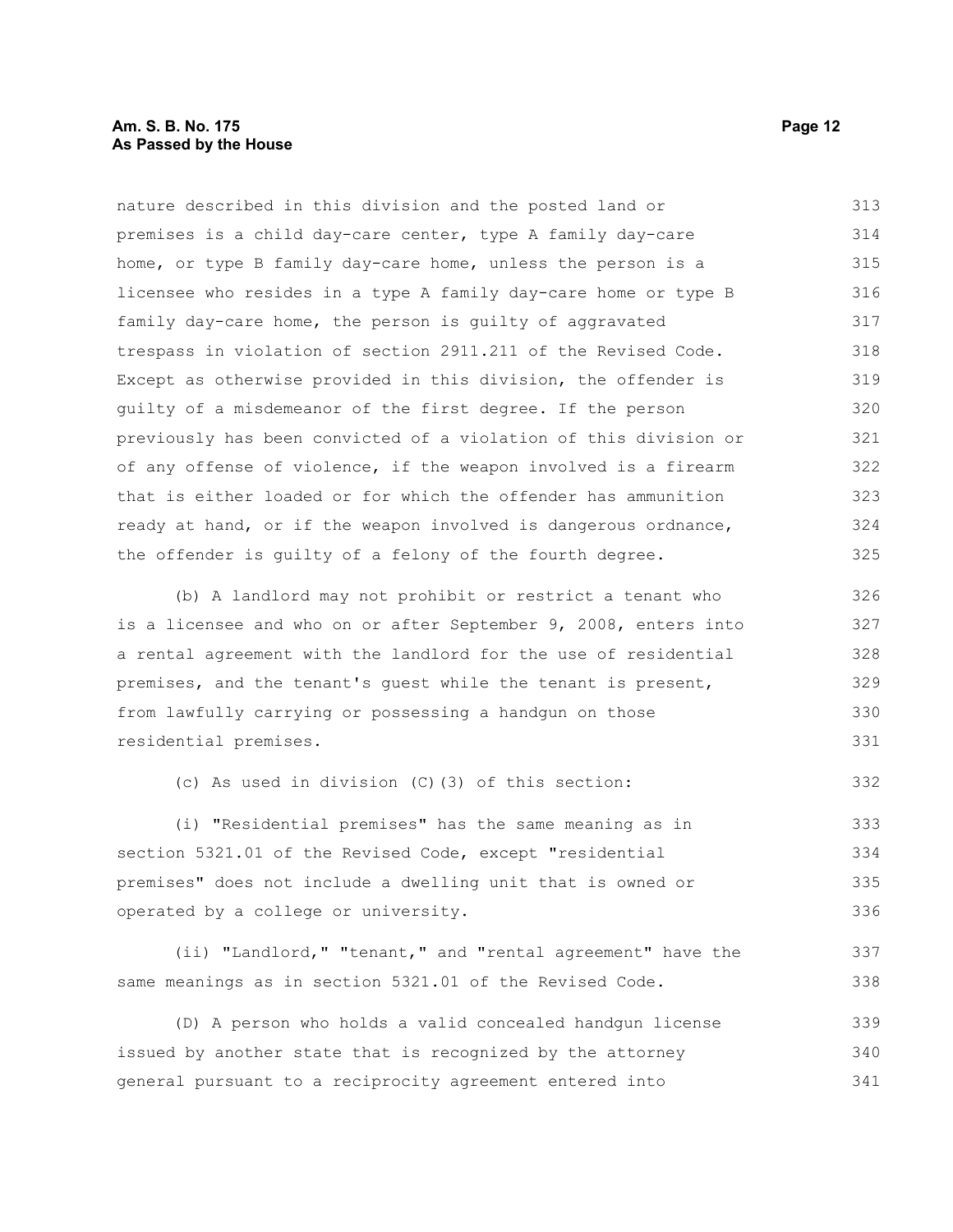#### **Am. S. B. No. 175 Page 13 As Passed by the House**

pursuant to section 109.69 of the Revised Code or a person who holds a valid concealed handgun license under the circumstances described in division (B) of section 109.69 of the Revised Code has the same right to carry a concealed handgun in this state as a person who was issued a concealed handgun license under section 2923.125 of the Revised Code and is subject to the same restrictions that apply to a person who carries a license issued under that section. 342 343 344 345 346 347 348 349

(E)(1) A peace officer has the same right to carry a concealed handgun in this state as a person who was issued a concealed handgun license under section 2923.125 of the Revised Code, provided that the officer when carrying a concealed handgun under authority of this division is carrying validating identification. For purposes of reciprocity with other states, a peace officer shall be considered to be a licensee in this state. 350 351 352 353 354 355 356 357

(2) An active duty member of the armed forces of the United States who is carrying a valid military identification card and documentation of successful completion of firearms training that meets or exceeds the training requirements described in division (G)(1) of section 2923.125 of the Revised Code has the same right to carry a concealed handgun in this state as a person who was issued a concealed handgun license under section 2923.125 of the Revised Code and is subject to the same restrictions as specified in this section. 358 359 360 361 362 363 364 365 366

(3) A tactical medical professional who is qualified to carry firearms while on duty under section 109.771 of the Revised Code has the same right to carry a concealed handgun in this state as a person who was issued a concealed handgun license under section 2923.125 of the Revised Code. 367 368 369 370 371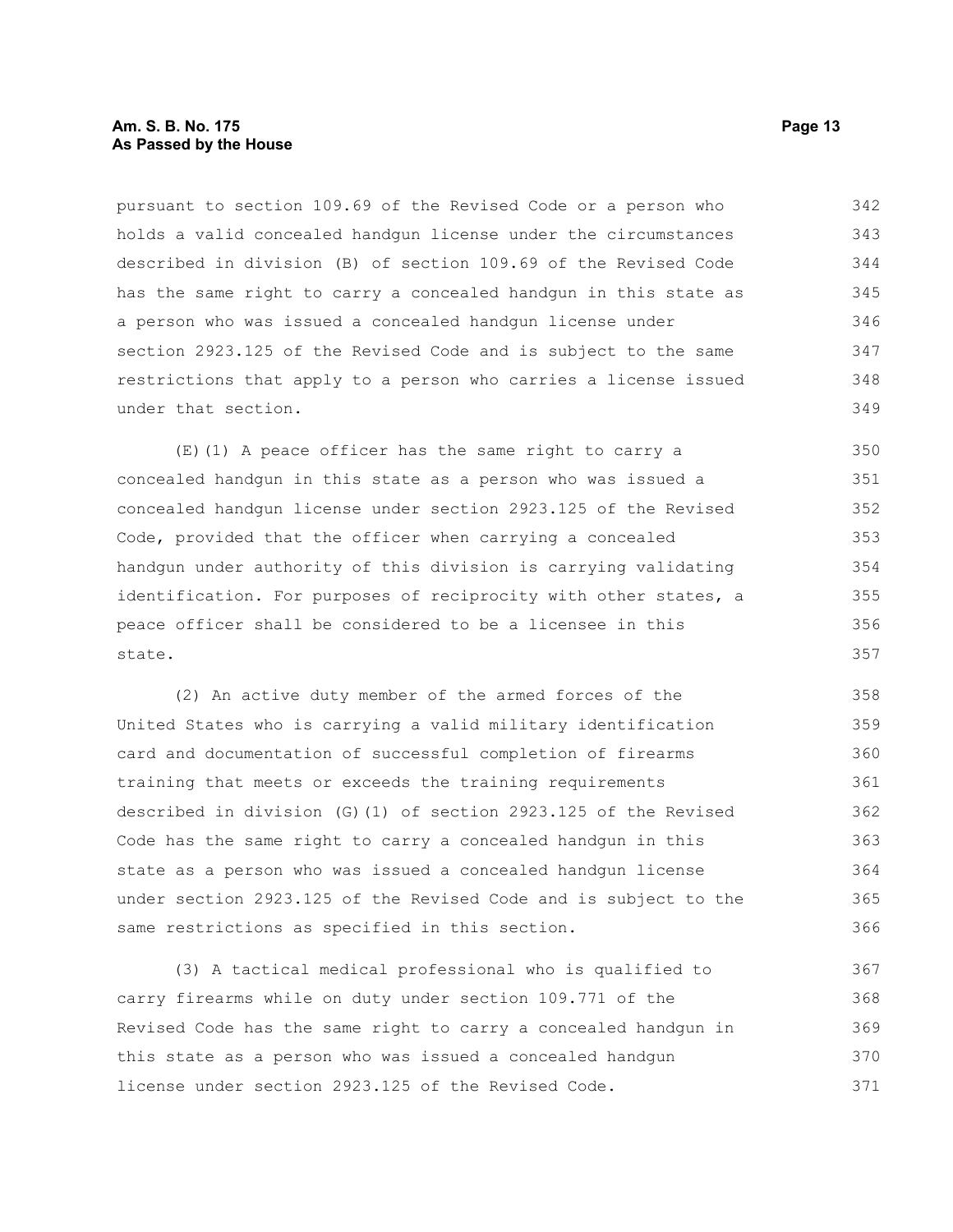#### **Am. S. B. No. 175 Page 14 As Passed by the House**

(F)(1) A qualified retired peace officer who possesses a retired peace officer identification card issued pursuant to division (F)(2) of this section and a valid firearms requalification certification issued pursuant to division (F)(3) of this section has the same right to carry a concealed handgun in this state as a person who was issued a concealed handgun license under section 2923.125 of the Revised Code and is subject to the same restrictions that apply to a person who carries a license issued under that section. For purposes of reciprocity with other states, a qualified retired peace officer who possesses a retired peace officer identification card issued pursuant to division (F)(2) of this section and a valid firearms requalification certification issued pursuant to division (F)(3) of this section shall be considered to be a licensee in this state. 372 373 374 375 376 377 378 379 380 381 382 383 384 385 386

(2)(a) Each public agency of this state or of a political subdivision of this state that is served by one or more peace officers shall issue a retired peace officer identification card to any person who retired from service as a peace officer with that agency, if the issuance is in accordance with the agency's policies and procedures and if the person, with respect to the person's service with that agency, satisfies all of the following: 387 388 389 390 391 392 393 394

(i) The person retired in good standing from service as a peace officer with the public agency, and the retirement was not for reasons of mental instability. 395 396 397

(ii) Before retiring from service as a peace officer with that agency, the person was authorized to engage in or supervise the prevention, detection, investigation, or prosecution of, or the incarceration of any person for, any violation of law and 398 399 400 401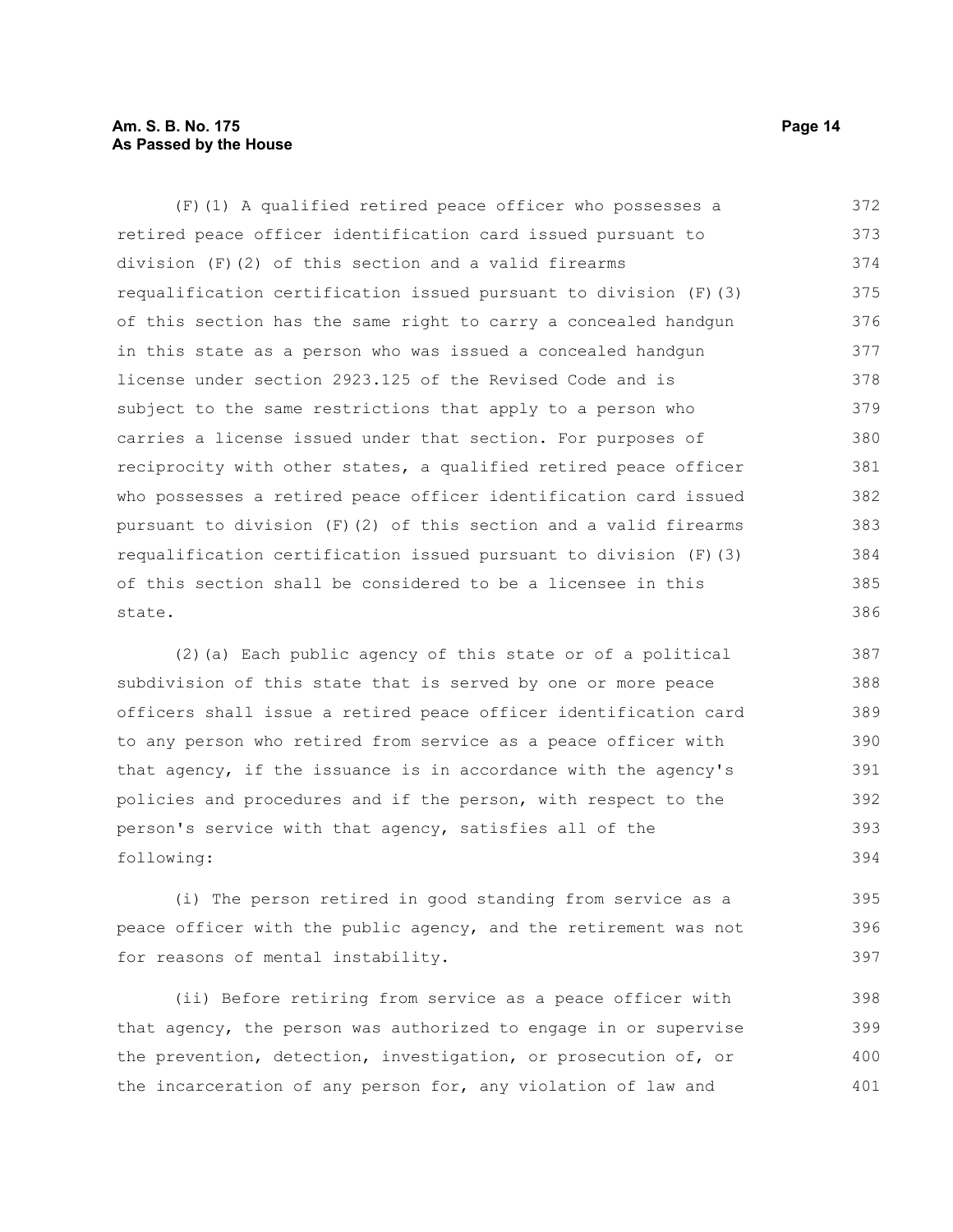the person had statutory powers of arrest.

(iii) At the time of the person's retirement as a peace officer with that agency, the person was trained and qualified to carry firearms in the performance of the peace officer's duties. 403 404 405 406

(iv) Before retiring from service as a peace officer with that agency, the person was regularly employed as a peace officer for an aggregate of fifteen years or more, or, in the alternative, the person retired from service as a peace officer with that agency, after completing any applicable probationary period of that service, due to a service-connected disability, as determined by the agency. 407 408 409 410 411 412 413

(b) A retired peace officer identification card issued to a person under division  $(F)$  (2)(a) of this section shall identify the person by name, contain a photograph of the person, identify the public agency of this state or of the political subdivision of this state from which the person retired as a peace officer and that is issuing the identification card, and specify that the person retired in good standing from service as a peace officer with the issuing public agency and satisfies the criteria set forth in divisions  $(F)$   $(2)$   $(a)$   $(i)$  to  $(iv)$  of this section. In addition to the required content specified in this division, a retired peace officer identification card issued to a person under division  $(F)(2)(a)$  of this section may include the firearms requalification certification described in division (F)(3) of this section, and if the identification card includes that certification, the identification card shall serve as the firearms requalification certification for the retired peace officer. If the issuing public agency issues credentials to active law enforcement officers who serve the agency, the agency 414 415 416 417 418 419 420 421 422 423 424 425 426 427 428 429 430 431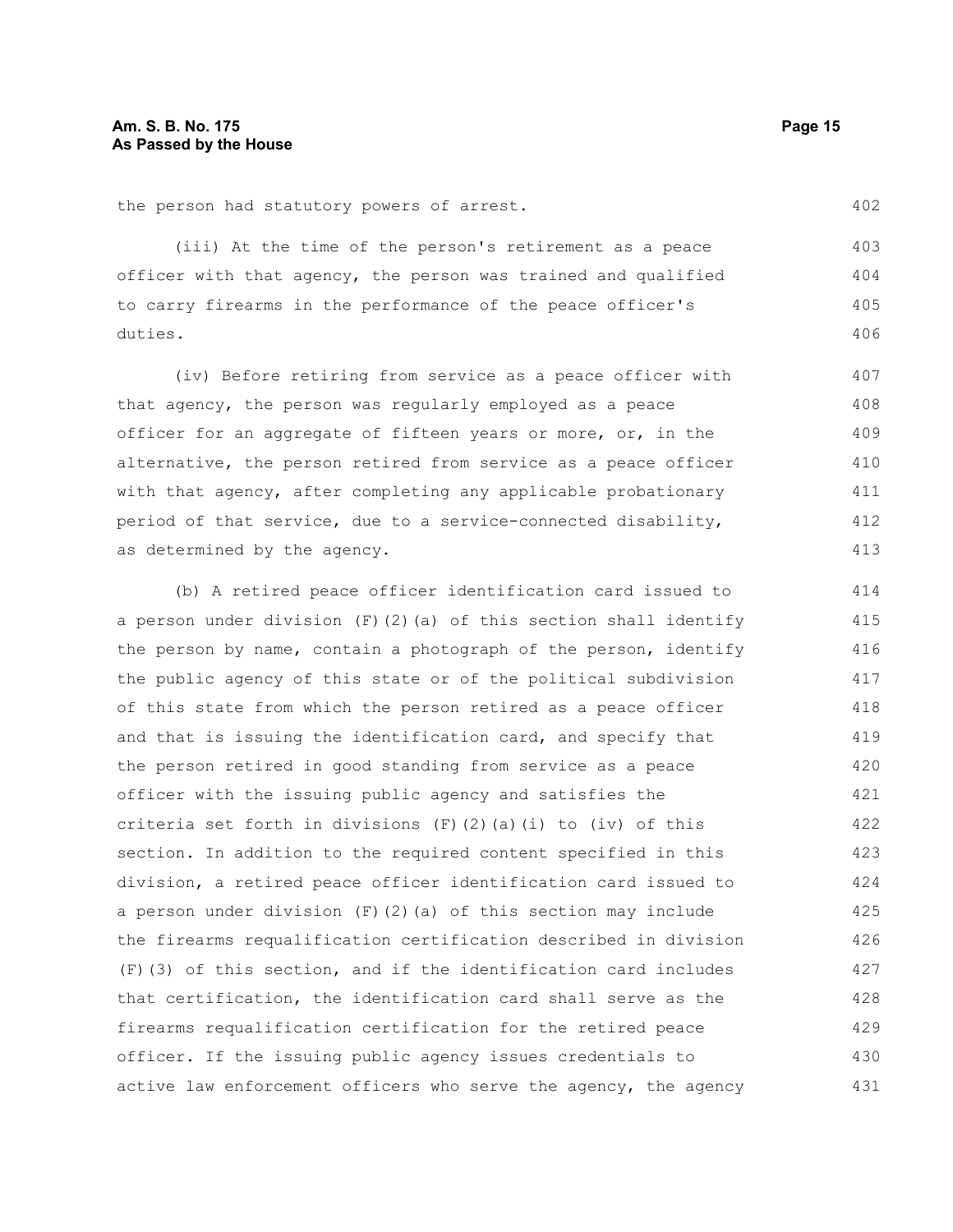#### **Am. S. B. No. 175 Page 16 As Passed by the House**

may comply with division  $(F)(2)(a)$  of this section by issuing the same credentials to persons who retired from service as a peace officer with the agency and who satisfy the criteria set forth in divisions  $(F)(2)(a)(i)$  to (iv) of this section, provided that the credentials so issued to retired peace officers are stamped with the word "RETIRED." 432 433 434 435 436 437

(c) A public agency of this state or of a political subdivision of this state may charge persons who retired from service as a peace officer with the agency a reasonable fee for issuing to the person a retired peace officer identification card pursuant to division (F)(2)(a) of this section. 438 439 440 441 442

(3) If a person retired from service as a peace officer with a public agency of this state or of a political subdivision of this state and the person satisfies the criteria set forth in divisions  $(F)(2)(a)(i)$  to (iv) of this section, the public agency may provide the retired peace officer with the opportunity to attend a firearms requalification program that is approved for purposes of firearms requalification required under section 109.801 of the Revised Code. The retired peace officer may be required to pay the cost of the course. 443 444 445 446 447 448 449 450 451

If a retired peace officer who satisfies the criteria set forth in divisions  $(F)(2)(a)(i)$  to (iv) of this section attends a firearms requalification program that is approved for purposes of firearms requalification required under section 109.801 of the Revised Code, the retired peace officer's successful completion of the firearms requalification program requalifies the retired peace officer for purposes of division (F) of this section for five years from the date on which the program was successfully completed, and the requalification is valid during that five-year period. If a retired peace officer who satisfies 452 453 454 455 456 457 458 459 460 461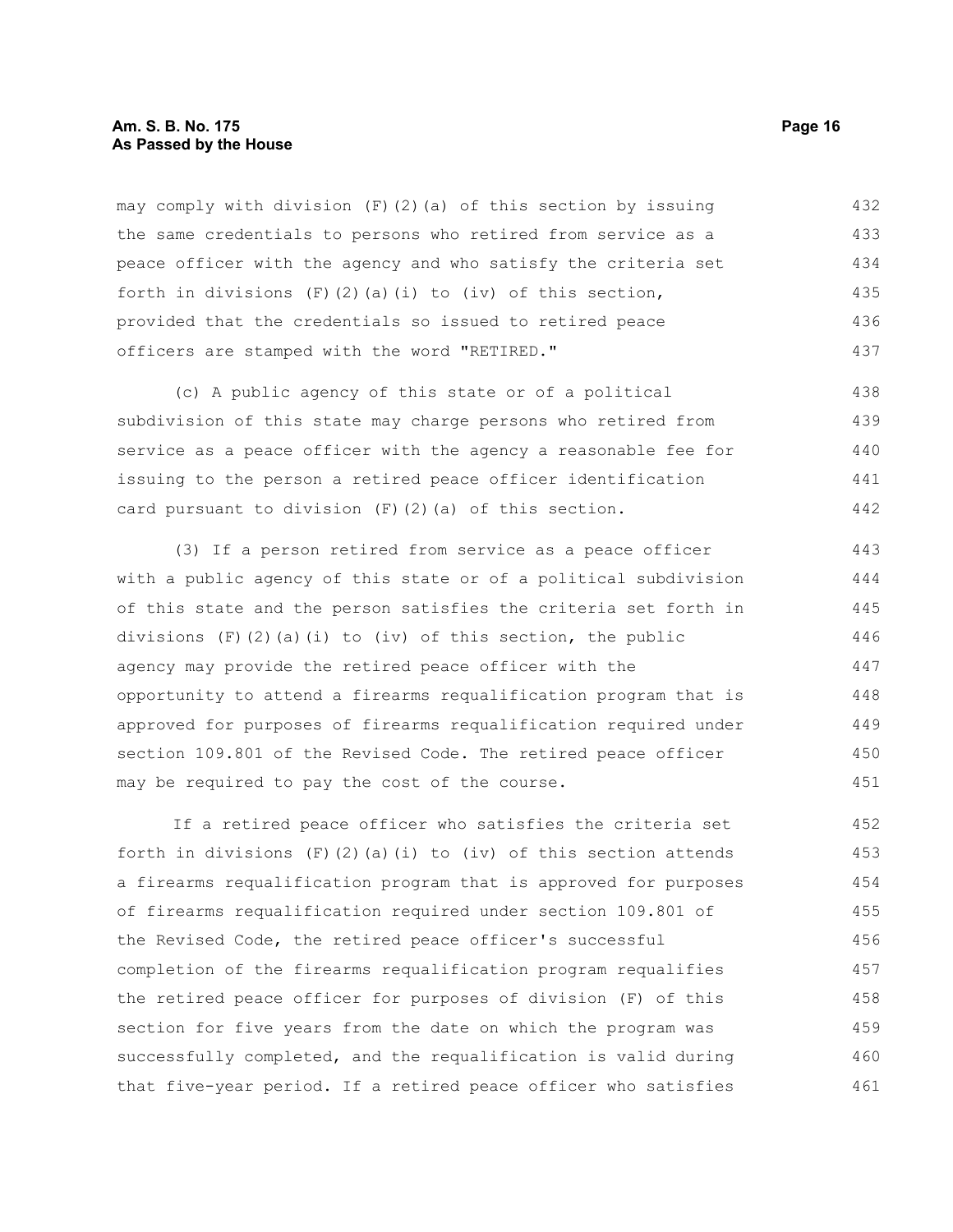#### **Am. S. B. No. 175 Page 17 As Passed by the House**

the criteria set forth in divisions  $(F)(2)(a)(i)$  to (iv) of this section satisfactorily completes such a firearms requalification program, the retired peace officer shall be issued a firearms requalification certification that identifies the retired peace officer by name, identifies the entity that taught the program, specifies that the retired peace officer successfully completed the program, specifies the date on which the course was successfully completed, and specifies that the requalification is valid for five years from that date of successful completion. The firearms requalification certification for a retired peace officer may be included in the retired peace officer identification card issued to the retired peace officer under division (F)(2) of this section. A retired peace officer who attends a firearms requalification program that is approved for purposes of firearms requalification required under section 109.801 of the Revised Code may be required to pay the cost of the program. (G) As used in this section: (1) "Qualified retired peace officer" means a person who satisfies all of the following: (a) The person satisfies the criteria set forth in divisions  $(F)$   $(2)$   $(a)$   $(i)$  to  $(v)$  of this section. (b) The person is not under the influence of alcohol or another intoxicating or hallucinatory drug or substance. (c) The person is not prohibited by federal law from receiving firearms. (2) "Retired peace officer identification card" means an identification card that is issued pursuant to division (F)(2) of this section to a person who is a retired peace officer. 462 463 464 465 466 467 468 469 470 471 472 473 474 475 476 477 478 479 480 481 482 483 484 485 486 487 488 489 490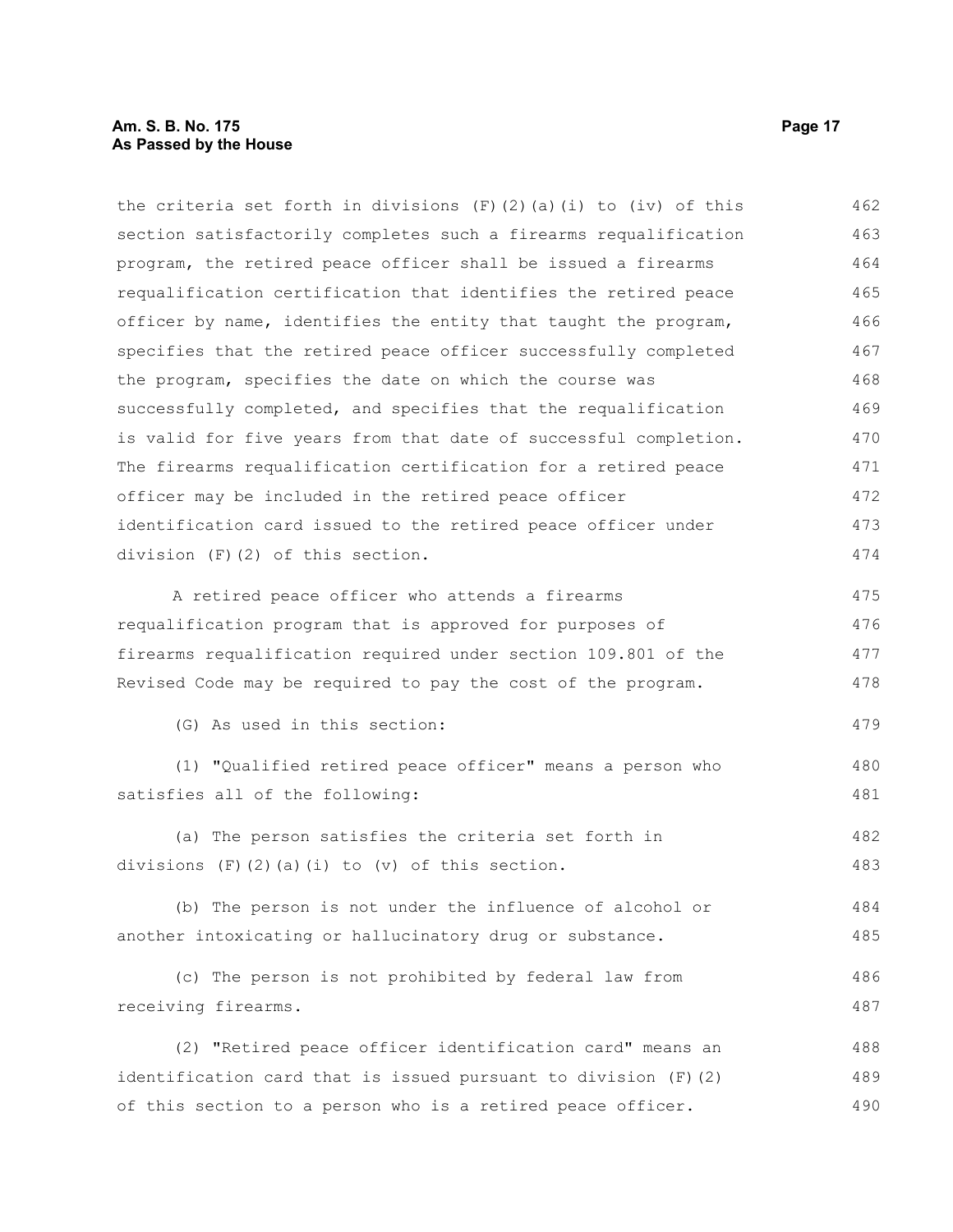### **Am. S. B. No. 175 Page 18 As Passed by the House**

| (3) "Government facility of this state or a political            | 491 |
|------------------------------------------------------------------|-----|
| subdivision of this state" means any of the following:           | 492 |
| (a) A building or part of a building that is owned or            | 493 |
| leased by the government of this state or a political            | 494 |
| subdivision of this state and where employees of the government  | 495 |
| of this state or the political subdivision regularly are present | 496 |
| for the purpose of performing their official duties as employees | 497 |
| of the state or political subdivision;                           | 498 |
| (b) The office of a deputy registrar serving pursuant to         | 499 |
| Chapter 4503. of the Revised Code that is used to perform deputy | 500 |
| registrar functions.                                             | 501 |
| (4) "Governing body" has the same meaning as in section          | 502 |
| 154.01 of the Revised Code.                                      | 503 |
| (5) "Tactical medical professional" has the same meaning         | 504 |
| as in section 109.71 of the Revised Code.                        | 505 |
| (6) "Validating identification" means photographic               | 506 |
| identification issued by the agency for which an individual      | 507 |
| serves as a peace officer that identifies the individual as a    |     |
| peace officer of the agency.                                     | 509 |
| (7) "Nonprofit corporation" means any private organization       | 510 |
| that is exempt from federal income taxation pursuant to          | 511 |
| subsection 501(a) and described in subsection 501(c) of the      | 512 |
| Internal Revenue Code.                                           | 513 |
| Section 2. That existing sections 2307.601, 2901.05,             | 514 |
| 2901.09, and 2923.126 of the Revised Code are hereby repealed.   | 515 |
| Section 3. Section 2923.126 of the Revised Code is               | 516 |
| presented in this act as a composite of the section as amended   | 517 |
| by both Am. Sub. H.B. 79 and Am. Sub. H.B. 228 of the 132nd      | 518 |